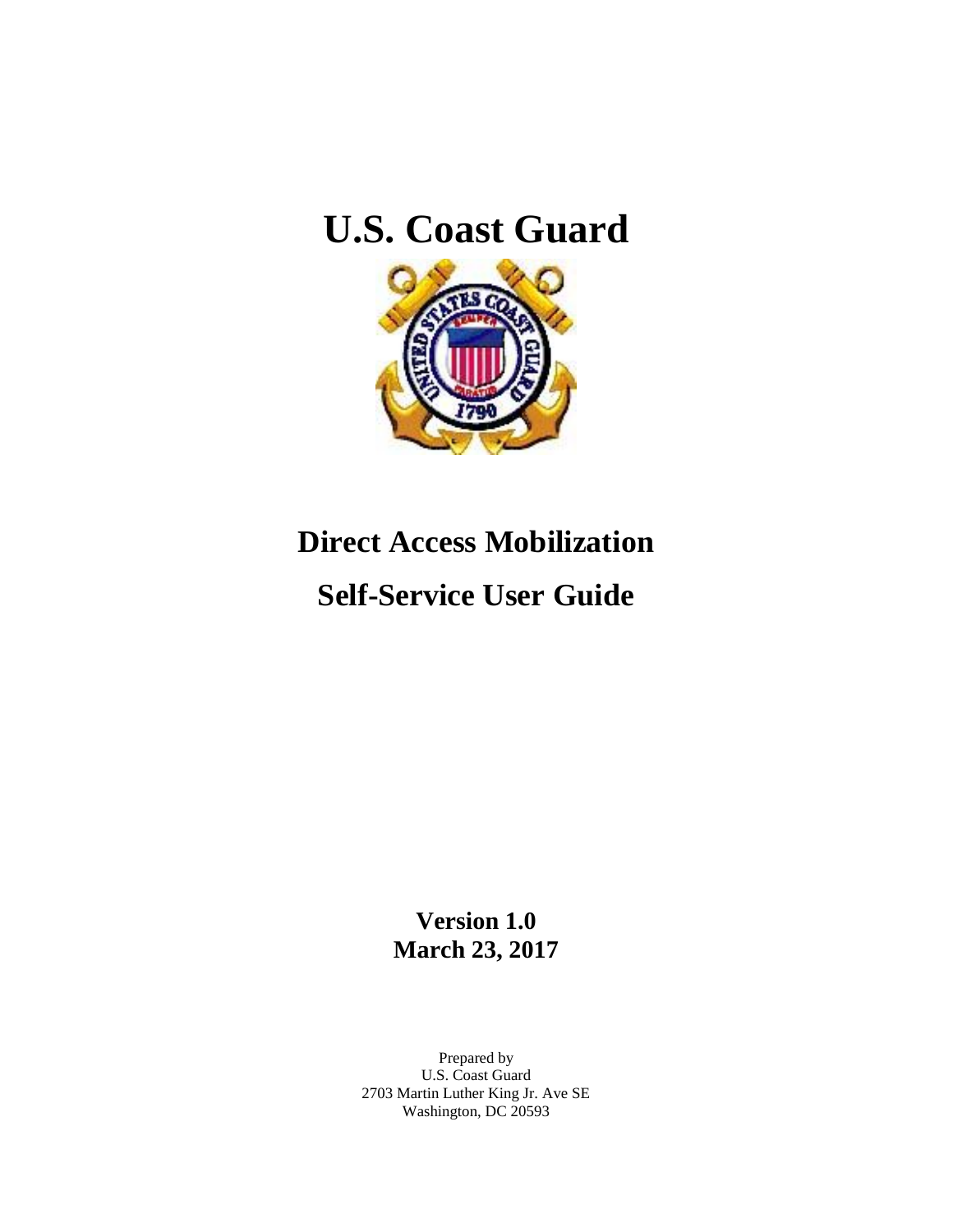## **Table of Contents**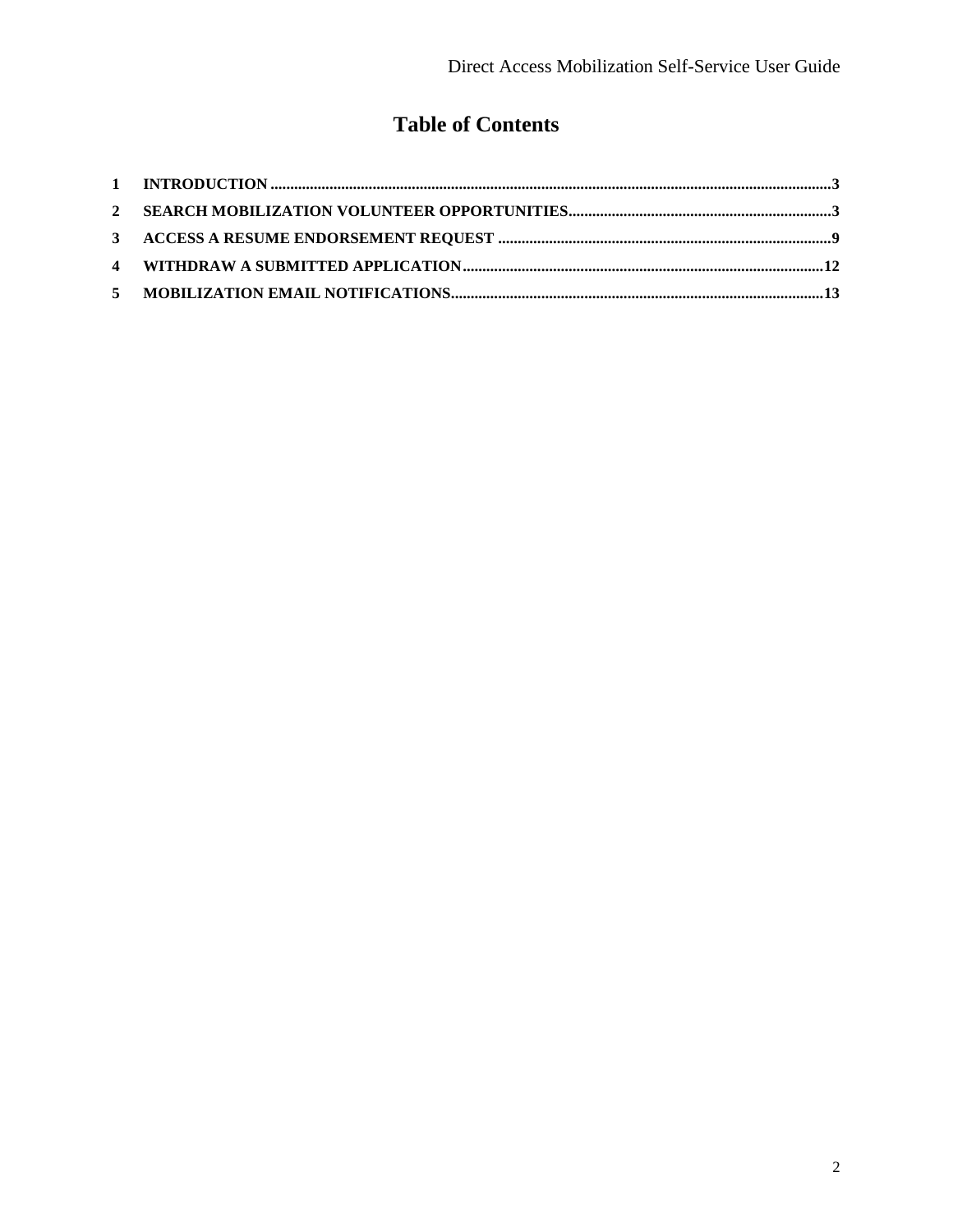## <span id="page-2-0"></span>**1 INTRODUCTION**

This guide provides the procedures for searching and applying for Mobilization volunteer opportunities via Direct Access. Users must have a Direct Access account in order to search and apply for available openings.

## <span id="page-2-1"></span>**2 SEARCH MOBILIZATION VOLUNTEER OPPORTUNITIES**

Users are able to view a list of Mobilization volunteer opportunities, based on a variety of search criteria, using Self-Service.

1. Select the **Mobilization Resume** link under Tasks in the Employee pagelet.

| Main Menu > CG AD Self Service: Employee >                                               |                                                                                            |
|------------------------------------------------------------------------------------------|--------------------------------------------------------------------------------------------|
| Tasks                                                                                    |                                                                                            |
|                                                                                          |                                                                                            |
| <b>PCS eResumes</b><br>View jobs and manage your applications.                           | My Airport Terminal Orders<br>My Airport Terminal Orders                                   |
| Home and Mailing Address<br>Home and Mailing Address                                     | <b>Phone Numbers</b><br>Add or update phone numbers, or specify your primary phone number. |
| Direct Deposit<br>This link will take you to view and/or change your EFT/Direct Deposit. | Federal & State Tax Elections<br>Review or change your W-4 information.                    |
| <b>Thrift Savings Plan</b><br>Review a summary of your savings plan enrollments.         | Ethnic Groups<br>Ethnic Groups                                                             |
| <b>My Reserve Orders</b><br>View/Update Reserve Orders                                   | My Assignments Endorsements<br>My Assignments Endorsements                                 |
| <b>My Member Info</b><br>XMLP report that contains the Member Information                | My eResume<br>My eResume Submission Report                                                 |
| <b>Mobilization Resume</b><br>Apply for Volunteer Mobilization Requirements              |                                                                                            |

2. You will be directed to the Search Volunteer Opportunities page.

| <b>Search Volunteer Opportunities</b>                                                                                                                                  |                                          |
|------------------------------------------------------------------------------------------------------------------------------------------------------------------------|------------------------------------------|
| Empl ID:<br>Name:                                                                                                                                                      |                                          |
| At least one search criteria field must be specified. A Request Number is required if searching by Requirement<br>Number. A Country is required if searching by State. |                                          |
| <b>Request Nbr:</b>                                                                                                                                                    | Country:                                 |
| <b>Requirement Nbr:</b>                                                                                                                                                | State:                                   |
| ◡<br><b>Business Unit:</b>                                                                                                                                             | $\check{ }$<br><b>Geographic Region:</b> |
| <b>Reg Region:</b>                                                                                                                                                     | Rating:                                  |
| <b>Department Type Cd:</b>                                                                                                                                             | 同<br><b>Availability Date:</b>           |
| Grade:                                                                                                                                                                 |                                          |
| Search<br>Clear                                                                                                                                                        | Review Application                       |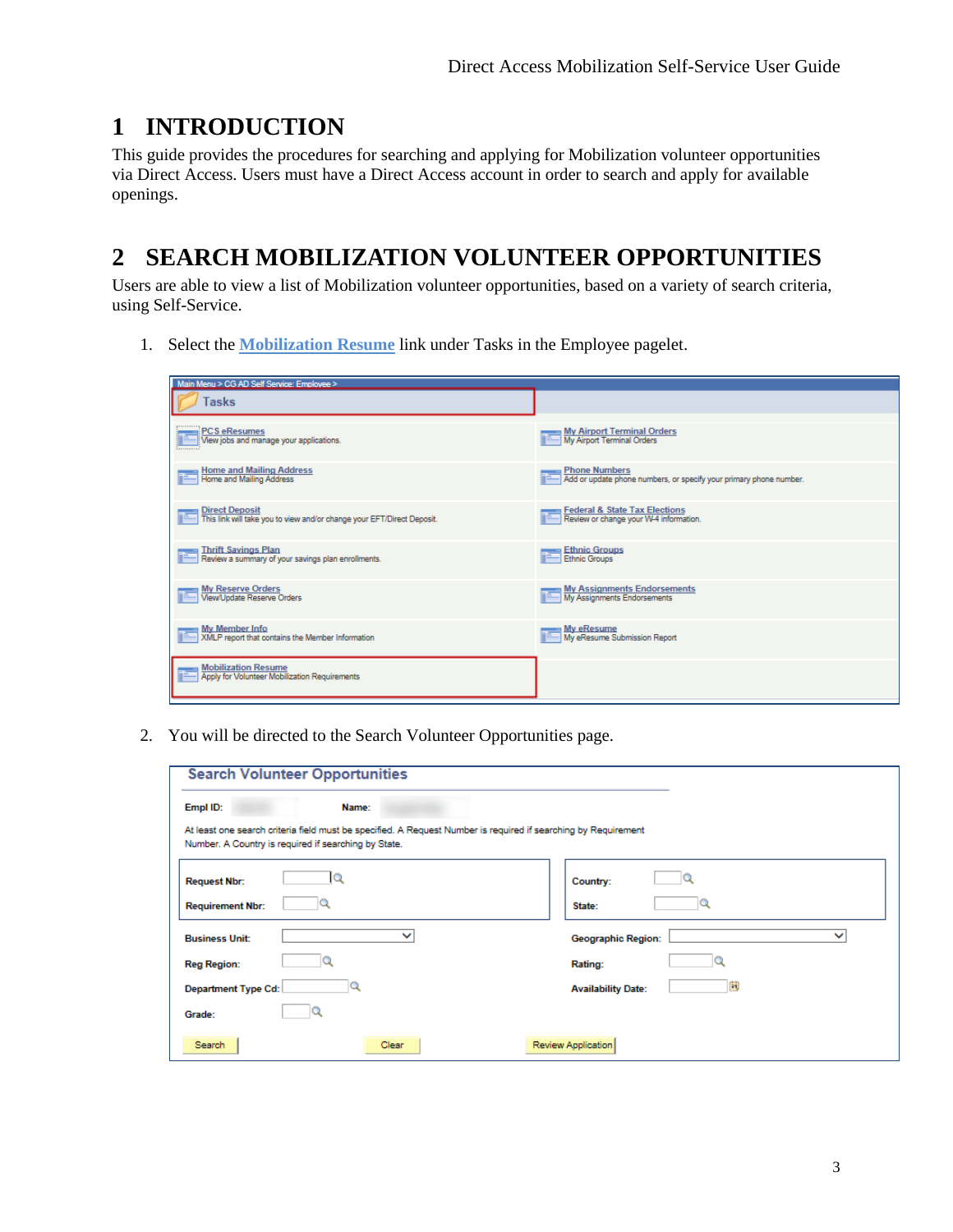3. You can use any, all, or one of the search criteria to define your requirement search. **At least one search criteria must be specified.** The more criteria you define the more specific your requirement search and results will be. To define your search criteria, make selections using the magnifying glass icon located to the right of each row.

| <b>Field</b>             | <b>Description/Instructions</b>                                              |  |  |  |  |  |  |
|--------------------------|------------------------------------------------------------------------------|--|--|--|--|--|--|
| Request Nbr              | Search for available openings by the Request Number associated with the      |  |  |  |  |  |  |
|                          | requirement. <b>NOTE:</b> A Request Number is required if searching by       |  |  |  |  |  |  |
|                          | Requirement Number. Leave blank to search for any Request Number             |  |  |  |  |  |  |
| Requirement Nbr          | Search for available openings by Requirement Number. NOTE: A                 |  |  |  |  |  |  |
|                          | Requirement Number can only be selected after selecting the related          |  |  |  |  |  |  |
|                          | Request Number. Leave blank to search for any Requirement Number             |  |  |  |  |  |  |
| Country                  | Search for available openings by Country. NOTE: A County is required         |  |  |  |  |  |  |
|                          | if searching by State. Leave blank to search for an Country                  |  |  |  |  |  |  |
| <b>State</b>             | Search for available openings by State. Leave blank to search for any        |  |  |  |  |  |  |
|                          | <b>State</b>                                                                 |  |  |  |  |  |  |
| <b>Business Unit</b>     | Search for available openings by the Business Unit required for the          |  |  |  |  |  |  |
|                          | requirement. Available values include:                                       |  |  |  |  |  |  |
|                          | <b>CIVCG</b> for Coast Guard Civilians                                       |  |  |  |  |  |  |
|                          | <b>ENLCG</b> for Coast Guard Enlisted members                                |  |  |  |  |  |  |
|                          | <b>OFFCG</b> for Coast Guard Officers                                        |  |  |  |  |  |  |
|                          | <b>WARCG</b> for Coast Guard Warrant members                                 |  |  |  |  |  |  |
|                          | Leave blank to search for any Business Unit                                  |  |  |  |  |  |  |
| Reg Region               | Search for available openings by the Reg Region required for the             |  |  |  |  |  |  |
|                          | requirement.                                                                 |  |  |  |  |  |  |
|                          | Available values include:                                                    |  |  |  |  |  |  |
|                          | <b>AD</b> for Active Duty members                                            |  |  |  |  |  |  |
|                          | <b>NOMIL</b> for Civilian members                                            |  |  |  |  |  |  |
|                          | <b>RSV</b> for Reservists                                                    |  |  |  |  |  |  |
|                          | Leave blank to search for any Reg Region                                     |  |  |  |  |  |  |
| Department Type Cd       | Search for available openings by the Department Type Code associated         |  |  |  |  |  |  |
|                          | with the destination department of the requirement. Leave blank to search    |  |  |  |  |  |  |
|                          | for any Department Type Cd                                                   |  |  |  |  |  |  |
| Grade                    | Search for available openings by the Grade required for the requirement.     |  |  |  |  |  |  |
|                          | Leave blank to search for any Grade                                          |  |  |  |  |  |  |
| Geographic Region        | Search for available openings by the Geographic Region of the                |  |  |  |  |  |  |
|                          | destination department of the requirement. Available values include:         |  |  |  |  |  |  |
|                          | Afloat                                                                       |  |  |  |  |  |  |
|                          | <b>OCONUS</b>                                                                |  |  |  |  |  |  |
|                          | Leave blank to search for any Geographic Region                              |  |  |  |  |  |  |
| Rating                   | Search for available openings by the Rate required for the requirement.      |  |  |  |  |  |  |
|                          | Leave blank to search for any Rating                                         |  |  |  |  |  |  |
| <b>Availability Date</b> | Enter the date you will be available to start. Leave blank to search for any |  |  |  |  |  |  |
|                          | <b>Availability Date</b>                                                     |  |  |  |  |  |  |

4. Click the Search button.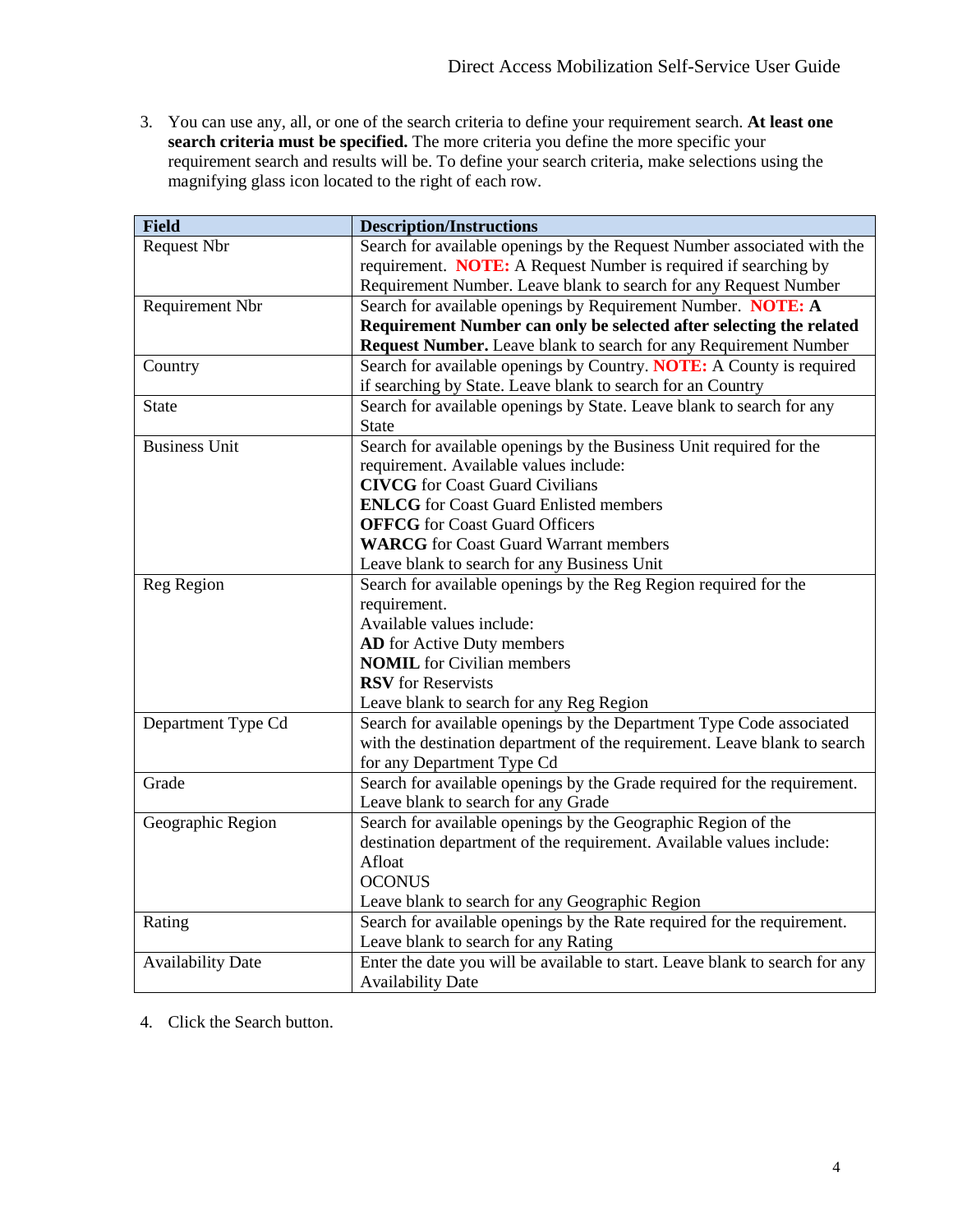| <b>NAME OF GROOM</b><br>-------<br>At least one search criteria field must be specified. A Request Number is required if searching by Requirement<br>Number. A Country is required if searching by State. |                                          |
|-----------------------------------------------------------------------------------------------------------------------------------------------------------------------------------------------------------|------------------------------------------|
| <b>Request Nbr:</b>                                                                                                                                                                                       | Country:                                 |
| <b>Requirement Nbr:</b>                                                                                                                                                                                   | State:                                   |
| $\checkmark$<br><b>Business Unit:</b>                                                                                                                                                                     | Afloat<br>◡<br><b>Geographic Region:</b> |
| <b>Reg Region:</b>                                                                                                                                                                                        | Rating:                                  |
| <b>Department Type Cd:</b>                                                                                                                                                                                | Ħ<br><b>Availability Date:</b>           |
| E4<br>Grade:                                                                                                                                                                                              |                                          |
| Search <sup>11</sup><br>Clear<br>--------------                                                                                                                                                           | Review Application                       |

5. The Volunteer Opportunities search results will display in the grid below the criteria.

|   | <b>Apply</b> | <b>Request</b> | Requirement | <b>Requirement Title</b> | <b>Operational Name</b>                  | <b>Geographic Location</b>                  | <b>Geographic Region</b> | <b>Reg</b><br><b>Region</b> | <b>Business Unit</b> | Department Type Cd | Rate <sup>®</sup> | <b>ICS Command</b> | <b>Begin Date</b> | <b>End Date</b> |
|---|--------------|----------------|-------------|--------------------------|------------------------------------------|---------------------------------------------|--------------------------|-----------------------------|----------------------|--------------------|-------------------|--------------------|-------------------|-----------------|
|   |              | 10000002       |             | 10006 MALFO - IA         | MODULE H WATER<br><b>HORIZON</b>         | Illinois-JOHNSON                            | Afloat, OCONUS           | AD.                         | OFFCG                | <b>NAVY SHIP</b>   |                   | Not Applicable     | 03/13/2017        | 09/30/2018      |
|   |              | 0000002        |             | 10015 MALFO - WA         | <b>MODU DEEP WATER</b><br><b>HORIZON</b> | Washington-THURSTON                         | Afloat, OCONUS           | AD.                         | OFFCG                | NAVY SHIP          |                   | Not Applicable     | 03/13/2017        | 09/30/2018      |
|   |              | 10000002       |             | <b>10016 MALFO - ROU</b> | <b>MODU DEEP WATER</b><br><b>HORIZON</b> | Romania-BUCHAREST                           | Afloat, OCONUS           | AD.                         | OFFCG                | NAVY SHIP          |                   | Not Applicable     | 03/13/2017        | 11/30/2018      |
| 6 |              | 10000002       |             | 10017 MALFO - CRI        | <b>MODU DEEP WATER</b><br><b>HORIZON</b> | Costa Rica-CORAL SEA ISLANDS Afloat, OCONUS |                          | AD.                         | OFFCG                | NAVY SHIP          |                   | Not Applicable     | 03/13/2017        | 09/30/2018      |
|   |              | 10000002       |             | 10018 MALFO - CMR        | MODU DEEP WATER<br><b>HORIZON</b>        | Cameroon-MAROUA                             | Afloat, OCONUS           | AD.                         | <b>OFFCG</b>         | NAVY SHIP          |                   | Not Applicable     | 03/13/2017        | 09/30/2018      |
| 8 |              | 10000002       |             | 10019 MALFO - CMR        | <b>MODU DEEP WATER</b><br><b>HORIZON</b> | Cameroon-YAOUNDE                            | Afloat, OCONUS           | <b>AD</b>                   | OFFCG                | NAVY SHIP          |                   | Not Applicable     | 03/13/2017        | 09/30/2018      |

6. Click the blue Requirement Title hyperlink to view details of a particular requirement.

|   | <b>Apply</b> | <b>Request</b> | <b>Requirement</b> | <b>Requirement Title</b> | <b>Operational Name</b>                  | Geographic Location                         | Geographic Region | Reg<br>Region |
|---|--------------|----------------|--------------------|--------------------------|------------------------------------------|---------------------------------------------|-------------------|---------------|
| з |              | 10000002       |                    | 10006 MALFO - IA         | MODU DEEP WATER<br><b>HORIZON</b>        | Illinois-JOHNSON                            | Afloat, OCONUS    | <b>AD</b>     |
| 4 |              | 10000002       |                    | 10015 MALFO - WA         | <b>MODU DEEP WATER</b><br><b>HORIZON</b> | Washington-THURSTON                         | Afloat, OCONUS    | <b>AD</b>     |
| 5 |              | 10000002       |                    | 10016 MALFO - ROU        | <b>MODU DEEP WATER</b><br><b>HORIZON</b> | Romania-BUCHAREST                           | Afloat, OCONUS    | <b>AD</b>     |
| 6 |              | 10000002       |                    | 10017 MALFO - CRI        | <b>MODU DEEP WATER</b><br><b>HORIZON</b> | Costa Rica-CORAL SEA ISLANDS Afloat, OCONUS |                   | <b>AD</b>     |

7. You will be directed to the Requirement Details page. The Requirement Details will display Primary Duties, Desired Skill Set, Eligible Grades, Special Instructions and Qualifications (Competencies, Licenses, Degrees, Honors/Awards, Courses, and Languages) required for the requirement.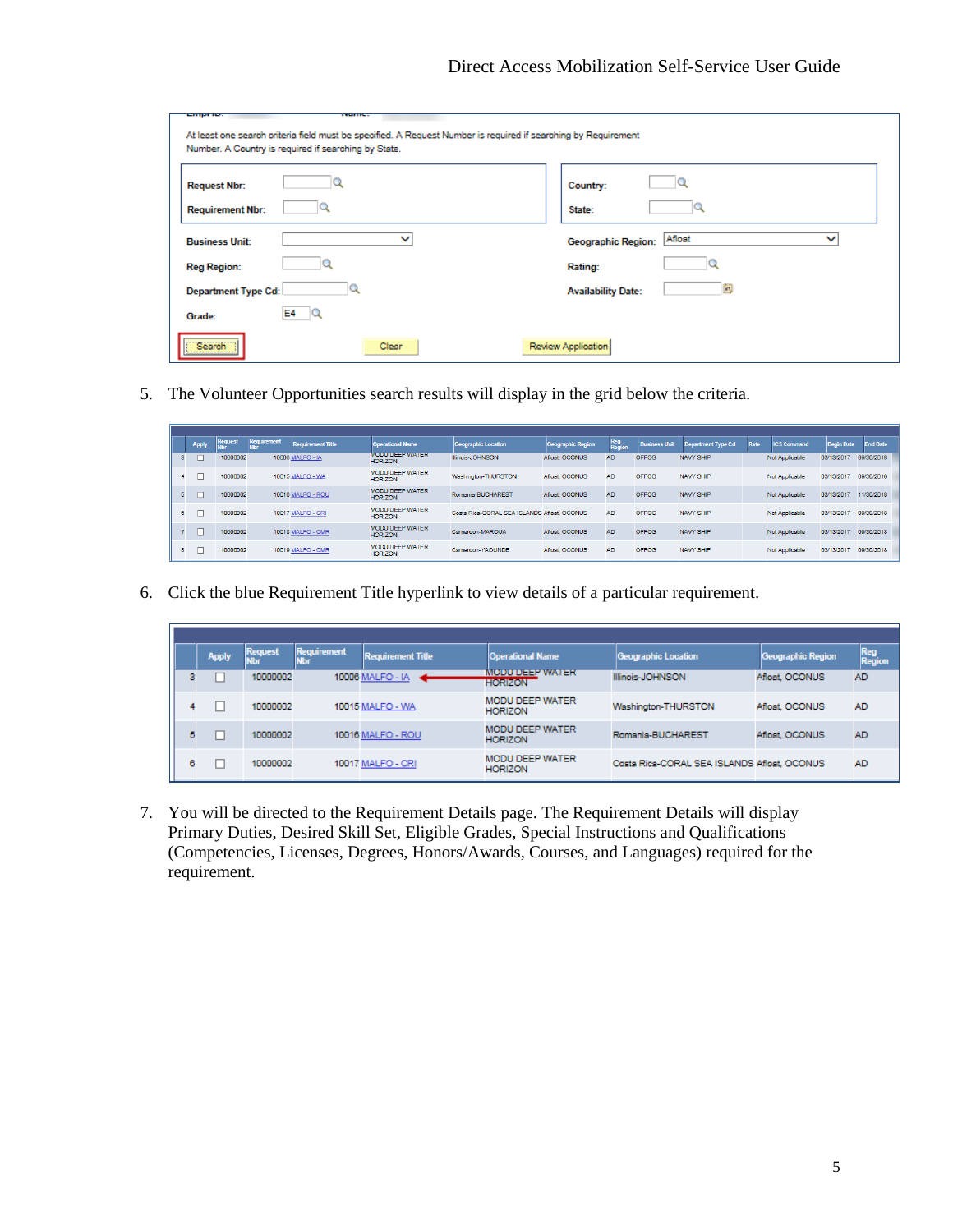| <b>Requirement Details</b>                                                                 |                                                                                                                                                                                                                                 |  |  |  |  |  |  |  |  |
|--------------------------------------------------------------------------------------------|---------------------------------------------------------------------------------------------------------------------------------------------------------------------------------------------------------------------------------|--|--|--|--|--|--|--|--|
| <b>Posting Title:</b>                                                                      | MALFO - ARE                                                                                                                                                                                                                     |  |  |  |  |  |  |  |  |
| <b>Primary Duties:</b>                                                                     | Marine Environmental Response Asset Line Field Office (MALFO). The MALFO is coordinated through SILC to provide in-theatre support for Coast<br>Guard-owned environmental response equipment during a major pollution incident. |  |  |  |  |  |  |  |  |
| <b>Desired Skill Set:</b>                                                                  |                                                                                                                                                                                                                                 |  |  |  |  |  |  |  |  |
| <b>Eligible Grades:</b><br>E2<br>E <sub>3</sub><br><b>E4</b><br>E <sub>5</sub><br>E6       |                                                                                                                                                                                                                                 |  |  |  |  |  |  |  |  |
| Competency:<br><b>AMT1 - AMT1 ERATS</b>                                                    |                                                                                                                                                                                                                                 |  |  |  |  |  |  |  |  |
| <b>Officer Specialty Codes:</b><br>CG-OAF12 - Ice Operations (OSC)                         |                                                                                                                                                                                                                                 |  |  |  |  |  |  |  |  |
| <b>Honors &amp; Awards:</b>                                                                | CG2545 - PHS Crisis Resp Service Award                                                                                                                                                                                          |  |  |  |  |  |  |  |  |
| Languages:<br>PO - Portuguese                                                              |                                                                                                                                                                                                                                 |  |  |  |  |  |  |  |  |
| <b>Licenses &amp; Certifications:</b>                                                      | BCACVCA1 - ACVCP Vet Clin Pharmacology                                                                                                                                                                                          |  |  |  |  |  |  |  |  |
| Degrees:<br>MEE - Master of Electrical Enginrg                                             |                                                                                                                                                                                                                                 |  |  |  |  |  |  |  |  |
| Courses:                                                                                   | 000202 - AVIONICS TECHNICIAN SECOND CLA<br>100028 - Intro to Confined Space Entry                                                                                                                                               |  |  |  |  |  |  |  |  |
| <b>Special Instructions:</b><br>U.S. Passport Required - Blue<br><b>Overseas Screening</b> |                                                                                                                                                                                                                                 |  |  |  |  |  |  |  |  |
| Return to Search                                                                           |                                                                                                                                                                                                                                 |  |  |  |  |  |  |  |  |

8. After reviewing the details of the requirement, click the Return to Search button.



- 9. You will be brought back to the Search Volunteer Opportunities page.
- 10. Use the Apply checkbox to select any requirements that you wish to apply for.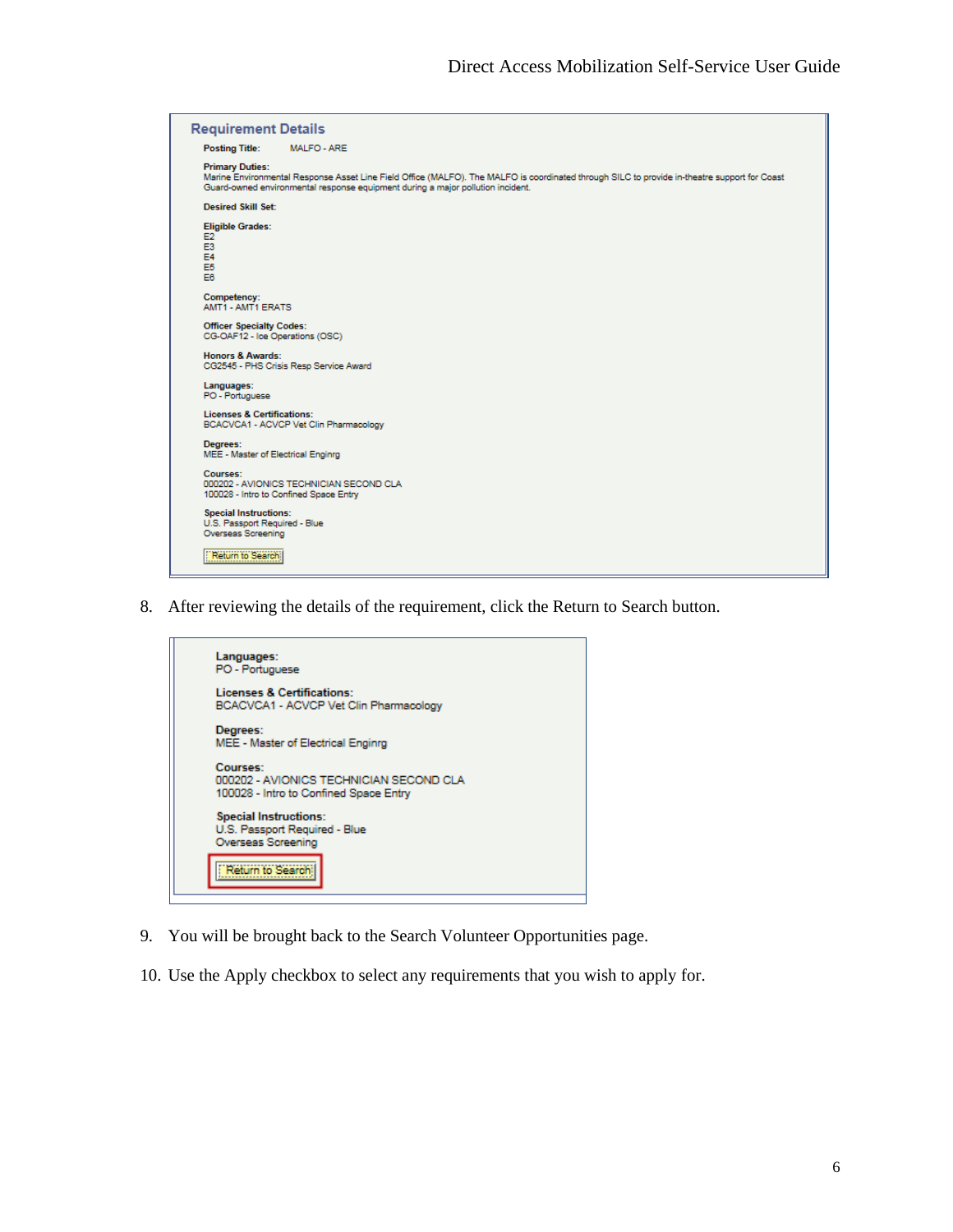#### Direct Access Mobilization Self-Service User Guide

|   | <b>Apply</b> | <b>Request</b> | Requirement | <b>Requirement Title</b> | <b>Operational Name</b>                  | <b>Geographic Location</b>                    | <b>Geographic Region</b> | Region    | <b>Business Unit</b> |
|---|--------------|----------------|-------------|--------------------------|------------------------------------------|-----------------------------------------------|--------------------------|-----------|----------------------|
|   | V            | 10000002       |             | 10004 MALFO - ARE        | <b>MODU DEEP WATER</b><br><b>HORIZON</b> | United Arab Emirates-AL FUJAYR Afloat, OCONUS |                          | <b>AD</b> | OFFCG                |
|   | ⊽            | 10000002       |             | 10005 MALFO - CA         | <b>MODU DEEP WATER</b><br><b>HORIZON</b> | California-CACHUMA                            | Afloat, OCONUS           | <b>AD</b> | OFFCG                |
|   | M            | 10000002       |             | 10006 MALFO - IA         | <b>MODU DEEP WATER</b><br><b>HORIZON</b> | Illinois-JOHNSON                              | Aflost, OCONUS           | <b>AD</b> | <b>OFFCG</b>         |
|   |              | 10000002       |             | 10015 MALFO - WA         | <b>MODU DEEP WATER</b><br><b>HORIZON</b> | Washington-THURSTON                           | Aflost, OCONUS           | <b>AD</b> | OFFCG                |
| 5 |              | 10000002       |             | 10016 MALFO - ROU        | <b>MODU DEEP WATER</b><br><b>HORIZON</b> | Romania-BUCHAREST                             | Afloat, OCONUS           | <b>AD</b> | OFFCG                |

11. Click the Review Application button at the top of the grid results.

|                | Search                  |                |                    | Clear                    | <b>Review Application</b>                |                                               |                          |                             |                      |                    |  |  |
|----------------|-------------------------|----------------|--------------------|--------------------------|------------------------------------------|-----------------------------------------------|--------------------------|-----------------------------|----------------------|--------------------|--|--|
|                | <b>Apply</b>            | Request<br>Nbr | <b>Requirement</b> | <b>Requirement Title</b> | <b>Operational Name</b>                  | Geographic Location                           | <b>Geographic Region</b> | <b>Reg</b><br><b>Region</b> | <b>Business Unit</b> | Department Type Cd |  |  |
|                | $\overline{\mathbf{v}}$ | 10000002       |                    | <b>10004 MALFO - ARE</b> | <b>MODU DEEP WATER</b><br><b>HORIZON</b> | United Arab Emirates-AL FUJAYR Afloat, OCONUS |                          | <b>AD</b>                   | <b>OFFCG</b>         | NAVY SHIP          |  |  |
| $\overline{2}$ | $\blacktriangledown$    | 10000002       |                    | 10005 MALFO - CA         | <b>MODU DEEP WATER</b><br><b>HORIZON</b> | California-CACHUMA                            | Aflost, OCONUS           | <b>AD</b>                   | <b>OFFCG</b>         | <b>NAVY SHIP</b>   |  |  |
| 3              | $\overline{\mathbf{v}}$ | 10000002       |                    | 10006 MALFO - IA         | <b>MODU DEEP WATER</b><br><b>HORIZON</b> | Illinois-JOHNSON                              | Afloat, OCONUS           | <b>AD</b>                   | <b>OFFCG</b>         | NAVY SHIP          |  |  |
|                |                         | 10000002       |                    | 10015 MALFO - WA         | <b>MODU DEEP WATER</b><br><b>HORIZON</b> | Washington-THURSTON                           | Aflost, OCONUS           | <b>AD</b>                   | OFFCG                | <b>NAVY SHIP</b>   |  |  |
| 5              |                         | 10000002       |                    | 10016 MALFO - ROU        | <b>MODU DEEP WATER</b><br><b>HORIZON</b> | Romania-BUCHAREST                             | Afloat, OCONUS           | <b>AD</b>                   | <b>OFFCG</b>         | <b>NAVY SHIP</b>   |  |  |

12. You will be directed to the Mobilization Resume page.

The top portion of the page will display your job and contact information as entered in Direct Access.

| <b>Mobilization Resume</b>                       |               |                      |                |            |         |                         |                  |                      |
|--------------------------------------------------|---------------|----------------------|----------------|------------|---------|-------------------------|------------------|----------------------|
| Name:                                            |               |                      |                |            |         | Empl ID:                |                  |                      |
| Rank:                                            | AST3          |                      |                |            |         | Reg Region: Active Duty |                  |                      |
| <b>Business Unit: ENLCG</b><br>Clearance: SECRET |               |                      |                |            |         |                         |                  |                      |
| Department:                                      |               |                      |                |            |         |                         |                  |                      |
| <b>Phone Numbers</b>                             |               |                      |                |            |         |                         |                  |                      |
| <b>Phone Type</b>                                |               | <b>Phone Number</b>  |                |            |         | <b>Extension</b>        | <b>Preferred</b> |                      |
| Mobile                                           |               |                      |                |            |         |                         |                  | $\blacktriangledown$ |
| Home                                             |               |                      |                |            |         |                         |                  |                      |
| <b>Email Addresses</b>                           |               |                      |                |            |         |                         |                  |                      |
| <b>Email Type</b>                                |               | <b>Email Address</b> |                |            |         |                         |                  | Preferred            |
| <b>Business</b>                                  |               |                      |                |            |         |                         |                  | √                    |
| <b>Addresses</b>                                 |               |                      |                |            |         |                         |                  |                      |
| <b>Address Type</b>                              | <b>Status</b> |                      | As Of          | Country    | Address |                         |                  |                      |
| Home                                             | Current       |                      | 08/11/2016     | <b>USA</b> |         |                         |                  |                      |
| Mailing                                          | Current       |                      | 08/02/2016 USA |            |         |                         |                  |                      |

The middle portion of the page will display the requirements you are applying for.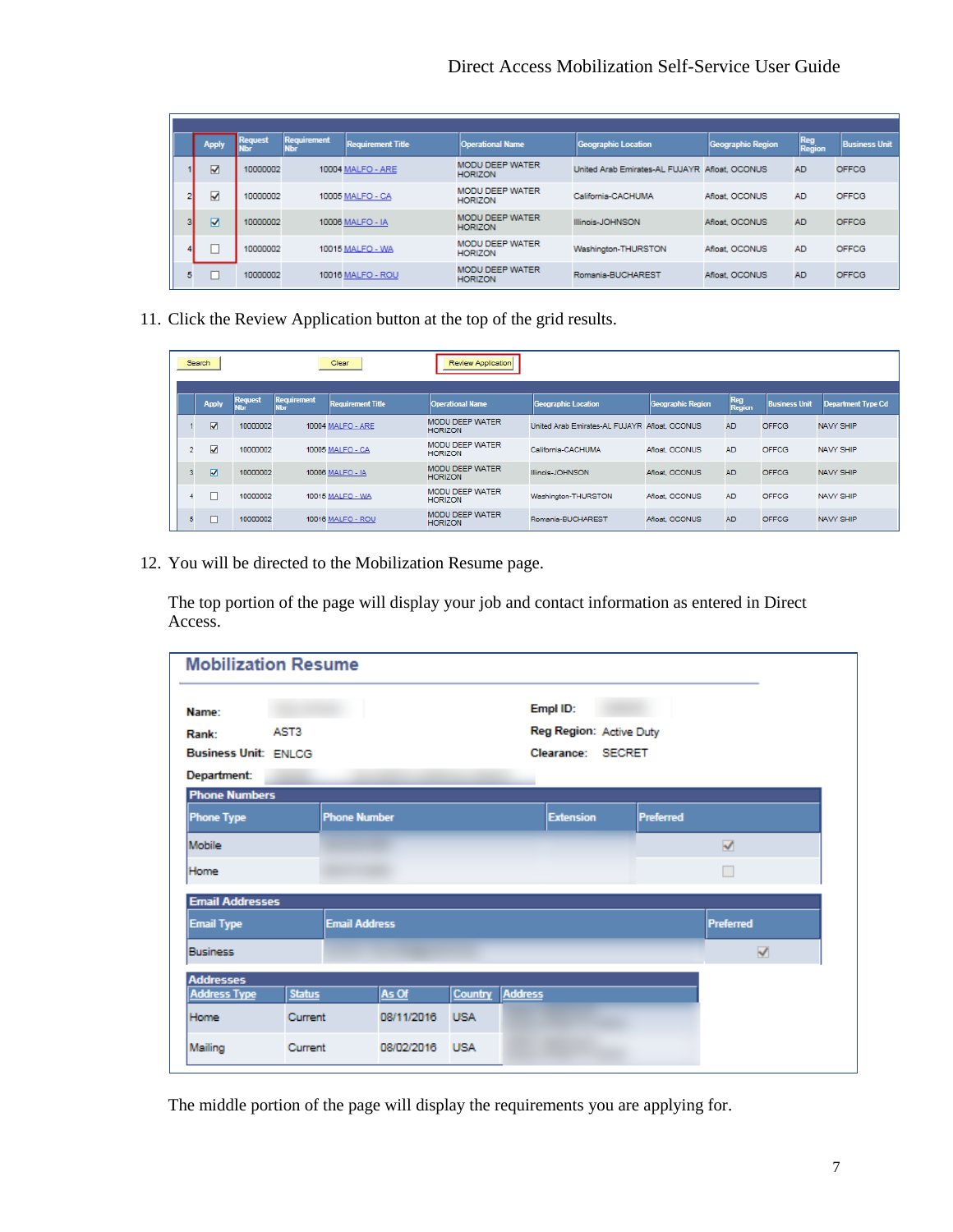| Personalize   Find   20   Till<br><b>Requirements you have Applied For</b><br>First <b>M</b> 1-3 of 3 |          |             |                          |             |                   |                          |               |      |                 |             |               |          |                           |
|-------------------------------------------------------------------------------------------------------|----------|-------------|--------------------------|-------------|-------------------|--------------------------|---------------|------|-----------------|-------------|---------------|----------|---------------------------|
|                                                                                                       |          | Requirement | <b>Requirement Title</b> | Requirement | <b>Begin Date</b> | <b>End Date</b>          | Reg<br>Region | Rate | Department Type | Application | <b>SegNum</b> | Withdraw | <b>Application Status</b> |
|                                                                                                       | 10000002 |             | 10004 MALFO - ARE        | Open        |                   | 03/13/2017 09/30/2018 AD |               |      | Navy Ship       |             |               |          |                           |
|                                                                                                       | 10000002 |             | 10005 MALFO - CA         | Open        |                   | 03/13/2017 09/30/2018 AD |               |      | Navy Ship       |             |               |          |                           |
|                                                                                                       | 10000002 |             | 10006 MALFO - IA         | Open        |                   | 03/13/2017 09/30/2018 AD |               |      | Navy Ship       |             |               |          |                           |

The bottom portion of the page has a comments box that allows you to enter a resume and comments as part of your application. It also provides an Endorser field which allows you to select the person that can approve your application. **Member Comments and a Command Endorser are required for all application submissions.**

| <b>Member Resume</b> |                                         |                                                                           | <b>Find</b> | First 1 1 of 1 2 Last |
|----------------------|-----------------------------------------|---------------------------------------------------------------------------|-------------|-----------------------|
|                      | <b>SegNum Application Date Comments</b> |                                                                           |             |                       |
| 1                    | 03/27/2017                              |                                                                           |             |                       |
|                      |                                         |                                                                           |             |                       |
|                      |                                         |                                                                           |             |                       |
|                      |                                         |                                                                           |             |                       |
|                      |                                         | Verify requirement details, enter Endorser ID and select Submit to apply. |             |                       |
|                      | <b>Command Endorsement</b>              |                                                                           |             |                       |
|                      | <b>Endorser Empl ID:</b>                |                                                                           |             |                       |
|                      | Submit                                  | Cancel                                                                    |             |                       |
|                      | <b>Back to Requirement Search</b>       |                                                                           |             |                       |

13. Enter Resume Comments, the Command Endorser, and click the Submit button at the bottom of the page.

| <b>Requirements you have Applied For</b> |                                                                                                                                                                                                                                                                                                                                                                                                                                 |                                                                      |  |                       |                   |                          |               |      |                        |           |  |
|------------------------------------------|---------------------------------------------------------------------------------------------------------------------------------------------------------------------------------------------------------------------------------------------------------------------------------------------------------------------------------------------------------------------------------------------------------------------------------|----------------------------------------------------------------------|--|-----------------------|-------------------|--------------------------|---------------|------|------------------------|-----------|--|
|                                          |                                                                                                                                                                                                                                                                                                                                                                                                                                 | Requirement<br>Nbr<br><b>Requirement Title</b><br><b>Request Nbr</b> |  | Requirement<br>Status | <b>Begin Date</b> | <b>End Date</b>          | Reg<br>Region | Rate | <b>Department Type</b> |           |  |
|                                          |                                                                                                                                                                                                                                                                                                                                                                                                                                 | 10000002                                                             |  | 10004 MALFO - ARE     | Open              | 03/13/2017 09/30/2018 AD |               |      |                        | Navy Ship |  |
|                                          | $\overline{2}$                                                                                                                                                                                                                                                                                                                                                                                                                  | 10000002                                                             |  | 10005 MALFO - CA      | Open              | 03/13/2017 09/30/2018 AD |               |      |                        | Navy Ship |  |
|                                          | 3                                                                                                                                                                                                                                                                                                                                                                                                                               | 10000002                                                             |  | 10006 MALFO - IA      | Open              | 03/13/2017 09/30/2018 AD |               |      |                        | Navy Ship |  |
|                                          | First 1011 D Last<br><b>Member Resume</b><br><b>Find</b><br><b>SegNum Application Date Comments</b><br>This is my resume. With all the wonderful things I have done.<br>03/27/2017<br>1<br><b>Boarding Officer</b><br>Boarding Team Member<br><b>Admin Duty</b><br>Worked at a SPO<br>Coast Guard Person of the Year<br>Verify requirement details, enter Endorser ID and select Submit to apply.<br><b>Command Endorsement</b> |                                                                      |  |                       |                   |                          |               |      |                        |           |  |
|                                          | Q<br><b>Endorser Empl ID:</b><br>Submit<br>Cancel                                                                                                                                                                                                                                                                                                                                                                               |                                                                      |  |                       |                   |                          |               |      |                        |           |  |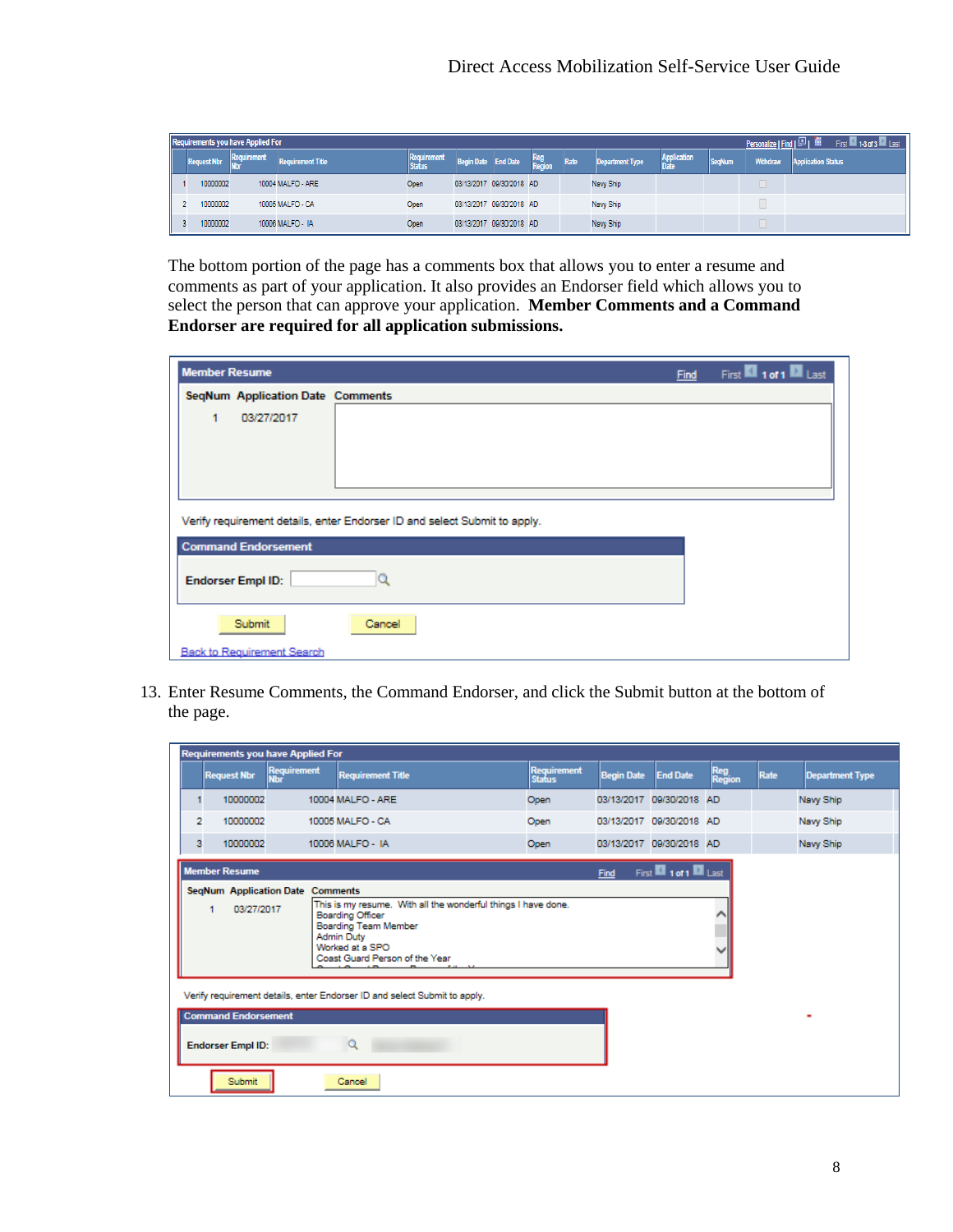- 14. The application will be routed to the Command Endorser for approval. You will receive an email notification that your application has been routed for approval.
- 15. Click the Back to Requirement Search button at the bottom of the page to return to the Search Volunteer Opportunities page.

| <b>Member Resume</b>                                  |                                                                                                                                                                                            | <b>Find</b> | First 1 1 of 1 2 Last |
|-------------------------------------------------------|--------------------------------------------------------------------------------------------------------------------------------------------------------------------------------------------|-------------|-----------------------|
| <b>SeqNum Application Date Comments</b><br>03/27/2017 | This is my resume. With all the wonderful things I have done.<br><b>Boarding Officer</b><br>Boarding Team Member<br><b>Admin Duty</b><br>Worked at a SPO<br>Coast Guard Person of the Year |             |                       |
| <b>Command Endorsement</b>                            | Your Application has been submitted successfully.                                                                                                                                          |             |                       |
| <b>Endorser Empl ID:</b>                              |                                                                                                                                                                                            |             |                       |
| Submit<br><b>Back to Requirement Search</b>           | Cancel                                                                                                                                                                                     |             |                       |

16. Click Home in the upper right corner of the portal to return to Home.

#### <span id="page-8-0"></span>**3 ACCESS A RESUME ENDORSEMENT REQUEST**

This section of the user guide contains procedures for viewing the status of applications that have been previously submitted for approval.

1. Select the **My Mobilization Approvals** link in the Mobilization pagelet.

| <b>Mobilization</b>  |                           |
|----------------------|---------------------------|
| Requirement Sourcing | My Mobilization Approvals |

2. The My Mobilization Approvals page will appear. The radio button '**Submitted Approval Requests**' should already be clicked. This allows the user to view all of their submitted endorsement approval requests.

| <b>My Mobilization Approvals</b>                                                                                                                                                                                                                                                                                                                                                                                                                                            |  |
|-----------------------------------------------------------------------------------------------------------------------------------------------------------------------------------------------------------------------------------------------------------------------------------------------------------------------------------------------------------------------------------------------------------------------------------------------------------------------------|--|
| 1. 'Submitted Approval Requests' allows users to display Endorsements they have submitted for approval.<br>2. 'Requests I am Approver For' allows users to display Endorsements submitted to them for approval.<br>3. Refresh button clears the grid and defaults it back to 'Submitted Approval Reguests'.<br>4. Populate Grid button populates the grid based on what was selected for the radio button and Approval Status, and what<br>was entered in the From/To Dates |  |
| Submitted Approval Requests<br><b>Requests I am Approver for</b>                                                                                                                                                                                                                                                                                                                                                                                                            |  |

3. Select the appropriate Approval Status and click Populate Grid.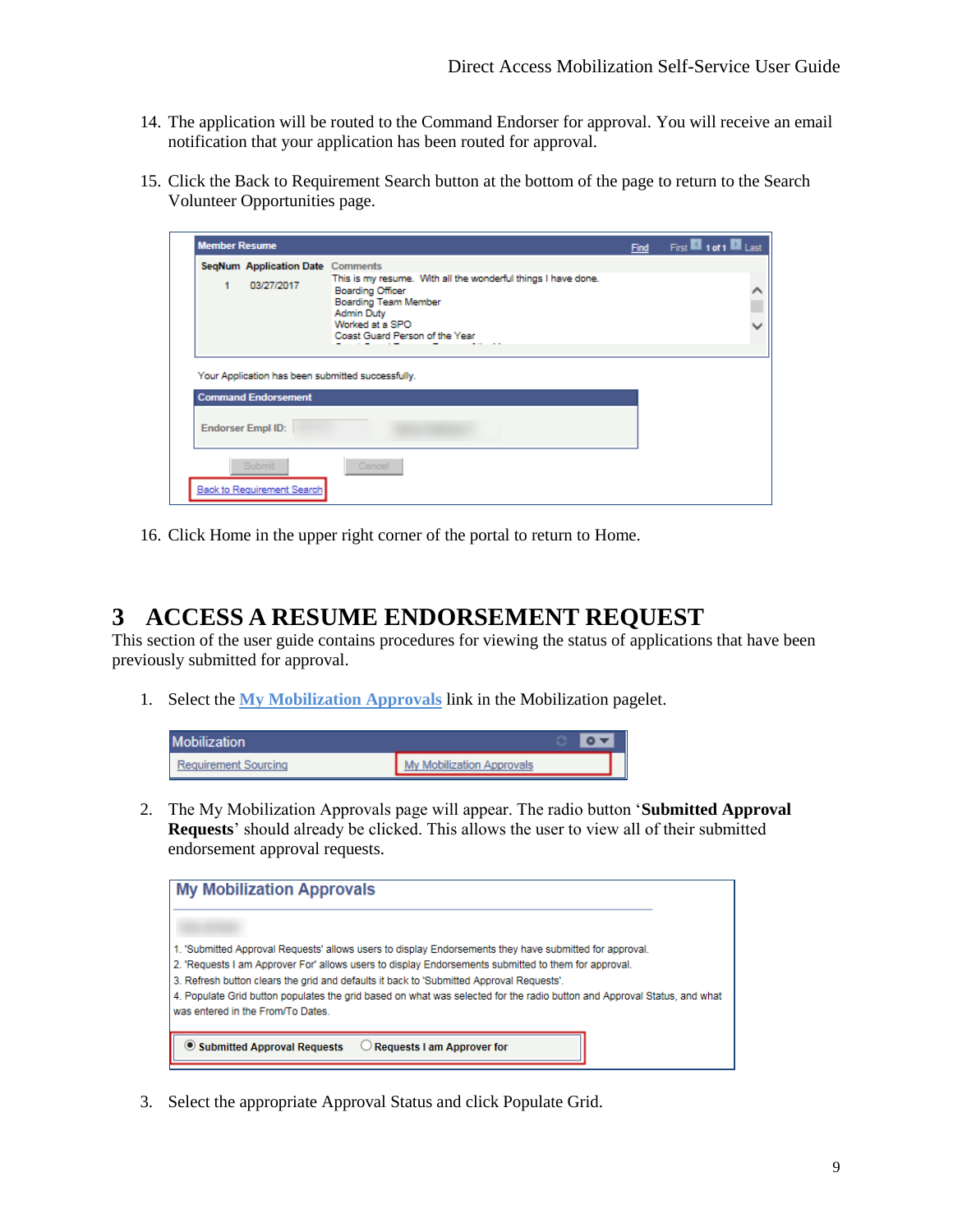**NOTE:** Selecting Approval Status **All** will display all applications in a **Pending**, **Approved**, **Denied** and **Withdrawn** status.

| <b>My Mobilization Approvals</b>                                                                                                                              |                                                                                          |                                                                                                         |         |  |  |  |  |  |  |
|---------------------------------------------------------------------------------------------------------------------------------------------------------------|------------------------------------------------------------------------------------------|---------------------------------------------------------------------------------------------------------|---------|--|--|--|--|--|--|
|                                                                                                                                                               |                                                                                          |                                                                                                         |         |  |  |  |  |  |  |
|                                                                                                                                                               |                                                                                          | 1. 'Submitted Approval Requests' allows users to display Endorsements they have submitted for approval. |         |  |  |  |  |  |  |
|                                                                                                                                                               |                                                                                          | 2. 'Requests I am Approver For' allows users to display Endorsements submitted to them for approval.    |         |  |  |  |  |  |  |
|                                                                                                                                                               | 3. Refresh button clears the grid and defaults it back to 'Submitted Approval Requests'. |                                                                                                         |         |  |  |  |  |  |  |
| 4. Populate Grid button populates the grid based on what was selected for the radio button and Approval Status, and what<br>was entered in the From/To Dates. |                                                                                          |                                                                                                         |         |  |  |  |  |  |  |
| Submitted Approval Requests                                                                                                                                   |                                                                                          | Requests I am Approver for                                                                              |         |  |  |  |  |  |  |
| <b>Approval Status:</b>                                                                                                                                       | Pendina                                                                                  |                                                                                                         |         |  |  |  |  |  |  |
| <b>From Date:</b>                                                                                                                                             | 51                                                                                       |                                                                                                         |         |  |  |  |  |  |  |
| <b>To Date:</b>                                                                                                                                               | 31                                                                                       | Populate Grid                                                                                           | Refresh |  |  |  |  |  |  |

4. A list of your submitted applications will appear in the Command Approvals grid.

|                            | <b>Command Approvals</b>    |                       |                      |                      |                |                           |                    |                          |                       |                                          |                       |                 |  |
|----------------------------|-----------------------------|-----------------------|----------------------|----------------------|----------------|---------------------------|--------------------|--------------------------|-----------------------|------------------------------------------|-----------------------|-----------------|--|
| <b>Application</b><br>Date | <b>Applicant</b><br>Empl ID | <b>Applicant Name</b> | <b>Approver Oper</b> | <b>Approver Name</b> | <b>Request</b> | <b>Request Title</b>      | <b>Requirement</b> | <b>Requirement Title</b> | Requirement<br>Status | <b>Operational Name</b>                  | <b>Begin Date</b>     | <b>End Date</b> |  |
| 03/27/2017                 |                             |                       |                      |                      |                | 10000002 DEEP WATER OPS 1 |                    | 10004 MALFO - ARE        | Open                  | MODU DEEP WATER<br><b>HORIZON</b>        | 03/13/2017 09/30/2018 |                 |  |
| 2 03/27/2017               |                             |                       |                      |                      |                | 10000002 DEEP WATER OPS 1 |                    | 10005 MALFO - CA         | Open                  | <b>MODU DEEP WATER</b><br><b>HORIZON</b> | 03/13/2017 09/30/2018 |                 |  |
| 3 03/27/2017               |                             |                       |                      |                      |                | 10000002 DEEP WATER OPS 1 |                    | 10006 MALFO - IA         | Open                  | <b>MODU DEEP WATER</b><br><b>HORIZON</b> | 03/13/2017 09/30/2018 |                 |  |

5. Click the View Application link for the resume/application you want to review.

| <b>Command Approvals</b> | Personalize   Find   <sup>[2]</sup>  <br>Requirement<br><b>Requirement</b><br>Applican<br><b>Approver Oper</b><br>Approva<br><b>End Date</b><br><b>Request Title</b><br><b>Operational Name</b><br><b>Approver Name</b><br><b>Applicant Name</b><br><b>Requirement Title</b><br><b>Begin Date</b><br><b>Status</b><br>MODU DEEP WATER<br>03/13/2017 09/30/2018 Pending<br>10000002 DEEP WATER OPS 1<br>10004 MALFO - ARE<br><b>View Application</b><br>Open<br><b>HORIZON</b><br>MODU DEEP WATER<br>03/13/2017 09/30/2018 Pending |  |  |  |  |                           |  |                  |      |                                   |                               |                         |
|--------------------------|-----------------------------------------------------------------------------------------------------------------------------------------------------------------------------------------------------------------------------------------------------------------------------------------------------------------------------------------------------------------------------------------------------------------------------------------------------------------------------------------------------------------------------------|--|--|--|--|---------------------------|--|------------------|------|-----------------------------------|-------------------------------|-------------------------|
|                          |                                                                                                                                                                                                                                                                                                                                                                                                                                                                                                                                   |  |  |  |  |                           |  |                  |      |                                   |                               |                         |
| 103/27/2017              |                                                                                                                                                                                                                                                                                                                                                                                                                                                                                                                                   |  |  |  |  |                           |  |                  |      |                                   |                               |                         |
| 2 03/27/2017             |                                                                                                                                                                                                                                                                                                                                                                                                                                                                                                                                   |  |  |  |  | 10000002 DEEP WATER OPS 1 |  | 10005 MALFO - CA | Open | <b>HORIZON</b>                    |                               | <b>View Application</b> |
| 3 03/27/2017             |                                                                                                                                                                                                                                                                                                                                                                                                                                                                                                                                   |  |  |  |  | 10000002 DEEP WATER OPS 1 |  | 10006 MALFO - IA | Open | MODU DEEP WATER<br><b>HORIZON</b> | 03/13/2017 09/30/2018 Pending | <b>View Application</b> |

6. A new window will open and the Mobilization Resume page will appear with the information that was submitted on the endorsement approval request.

The top of the portion of the page will display job and contact information for the member.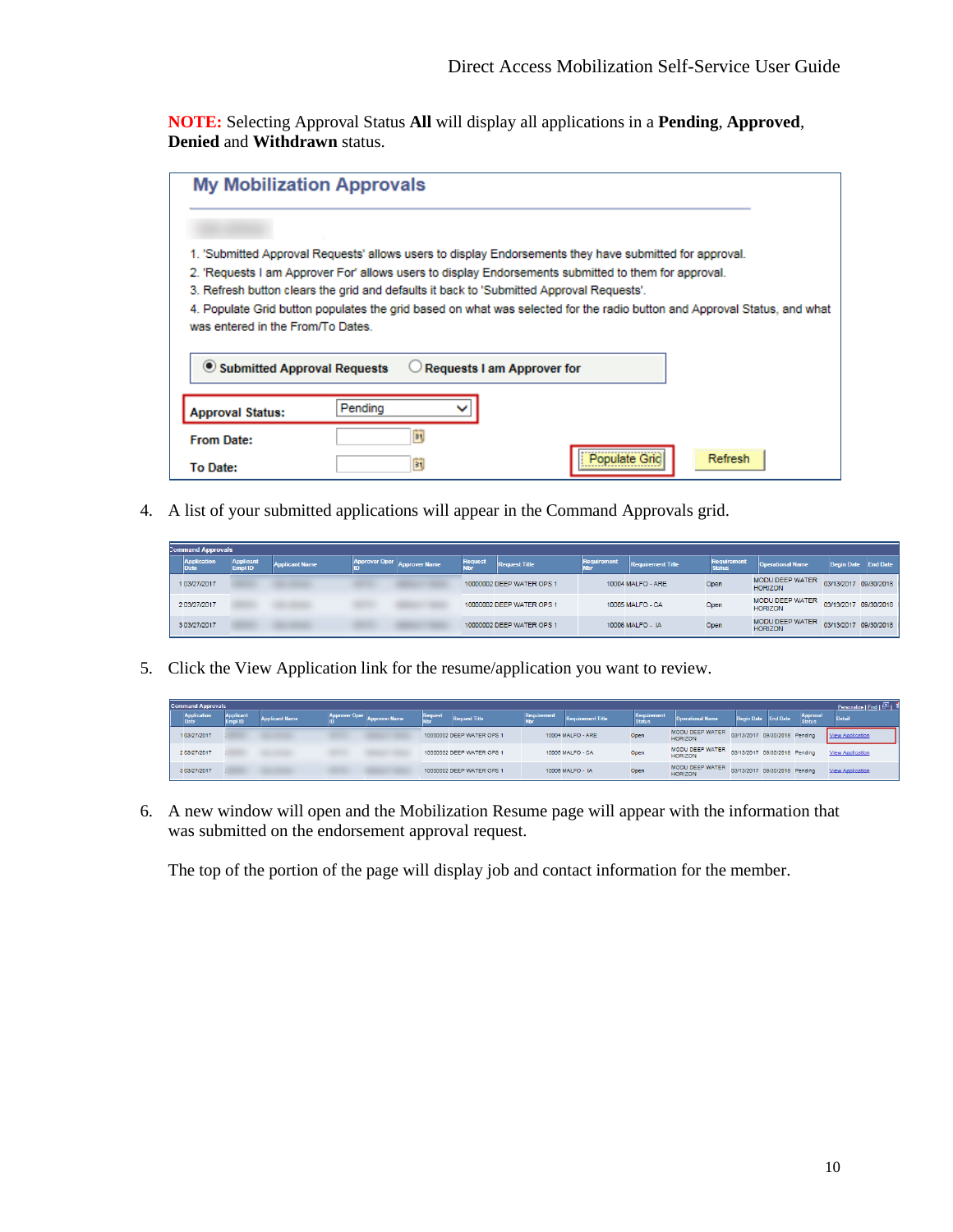|                             | <b>Mobilization Resume</b> |                      |            |                |                |                         |  |                  |           |  |  |
|-----------------------------|----------------------------|----------------------|------------|----------------|----------------|-------------------------|--|------------------|-----------|--|--|
| Name:                       |                            |                      |            |                |                | Empl ID:                |  |                  |           |  |  |
| Rank:                       | AST3                       |                      |            |                |                | Reg Region: Active Duty |  |                  |           |  |  |
| <b>Business Unit: ENLCG</b> |                            |                      |            |                |                | Clearance: SECRET       |  |                  |           |  |  |
| Department:                 |                            |                      |            |                |                |                         |  |                  |           |  |  |
| <b>Phone Numbers</b>        |                            |                      |            |                |                |                         |  |                  |           |  |  |
| <b>Phone Type</b>           |                            | <b>Phone Number</b>  |            |                |                | <b>Extension</b>        |  | <b>Preferred</b> |           |  |  |
| Mobile                      |                            |                      |            |                |                |                         |  |                  | $\prec$   |  |  |
| Home                        |                            |                      |            |                |                |                         |  |                  |           |  |  |
| <b>Email Addresses</b>      |                            |                      |            |                |                |                         |  |                  |           |  |  |
| <b>Email Type</b>           |                            | <b>Email Address</b> |            |                |                |                         |  |                  | Preferred |  |  |
| <b>Business</b>             |                            |                      |            |                |                |                         |  |                  | ✔         |  |  |
| <b>Addresses</b>            |                            |                      |            |                |                |                         |  |                  |           |  |  |
| <b>Address Type</b>         | <b>Status</b>              |                      | As Of      | <b>Country</b> | <b>Address</b> |                         |  |                  |           |  |  |
| Home                        | Current                    |                      | 08/11/2016 | <b>USA</b>     |                |                         |  |                  |           |  |  |
| Mailing                     | Current                    |                      | 08/02/2016 | <b>USA</b>     |                |                         |  |                  |           |  |  |

The middle portion of the page will display the requirements the member has applied for and submitted to the endorser for approval.

|  |                  | <b>Requirements you have Applied For</b> |                          |                       |                          |                 |               |      |                        |                     |               | Personalize   Find   PI | 143 of 3 <b>M</b> Last<br>First <b>R</b> |
|--|------------------|------------------------------------------|--------------------------|-----------------------|--------------------------|-----------------|---------------|------|------------------------|---------------------|---------------|-------------------------|------------------------------------------|
|  | <b>uest Nbr.</b> | Requirement                              | <b>Requirement Title</b> | Requirement<br>Status | <b>Begin Date</b>        | <b>End Date</b> | Reg<br>Region | Rate | <b>Department Type</b> | Application<br>Date | <b>SeqNum</b> | Withdraw                | <b>Application Status</b>                |
|  | 10000002         |                                          | 10004 MALFO - ARE        | Open:                 | 03/13/2017 09/30/2018 AD |                 |               | ANY  | Navy Ship              | 03/27/2017          |               |                         | Pending                                  |
|  | 10000002         |                                          | 10005 MALFO - CA         | Open                  | 03/13/2017 09/30/2018 AD |                 |               | ANY  | Navy Ship              | 03/27/2017          |               |                         | Pending                                  |
|  | 10000002         |                                          | 10006 MALFO - IA         | Open                  | 03/13/2017 09/30/2018 AD |                 |               | ANY  | Navy Ship              | 03/27/2017          |               |                         | Pending                                  |

#### **Requirement and Application Status Values:**

| <b>Field</b>              | <b>Description/Instructions</b>                                           |  |  |  |  |  |  |
|---------------------------|---------------------------------------------------------------------------|--|--|--|--|--|--|
| <b>Requirement Status</b> | <b>Open</b> – Requirement open for candidates to apply                    |  |  |  |  |  |  |
|                           | $Filled - A member has been selected to fill the requirement$             |  |  |  |  |  |  |
|                           | <b>Partially Sourced</b> $- A$ member has been partially sourced to the   |  |  |  |  |  |  |
|                           | requirement                                                               |  |  |  |  |  |  |
|                           | <b>Fully Sourced</b> – A member has been fully sourced to the requirement |  |  |  |  |  |  |
|                           | <b>Cancelled</b> – Requirement has been cancelled                         |  |  |  |  |  |  |
| <b>Application Status</b> | <b>Pending</b> – The Command Endorsement is still pending                 |  |  |  |  |  |  |
|                           | <b>Approved</b> – The Command Endorser has approved the application       |  |  |  |  |  |  |
|                           | <b>Denied</b> – The Command Endorser has denied the application           |  |  |  |  |  |  |
|                           | <b>Withdrawn</b> – The member has Withdrawn their application             |  |  |  |  |  |  |

The bottom portion of the page will display the resume comments the member has entered on their application(s).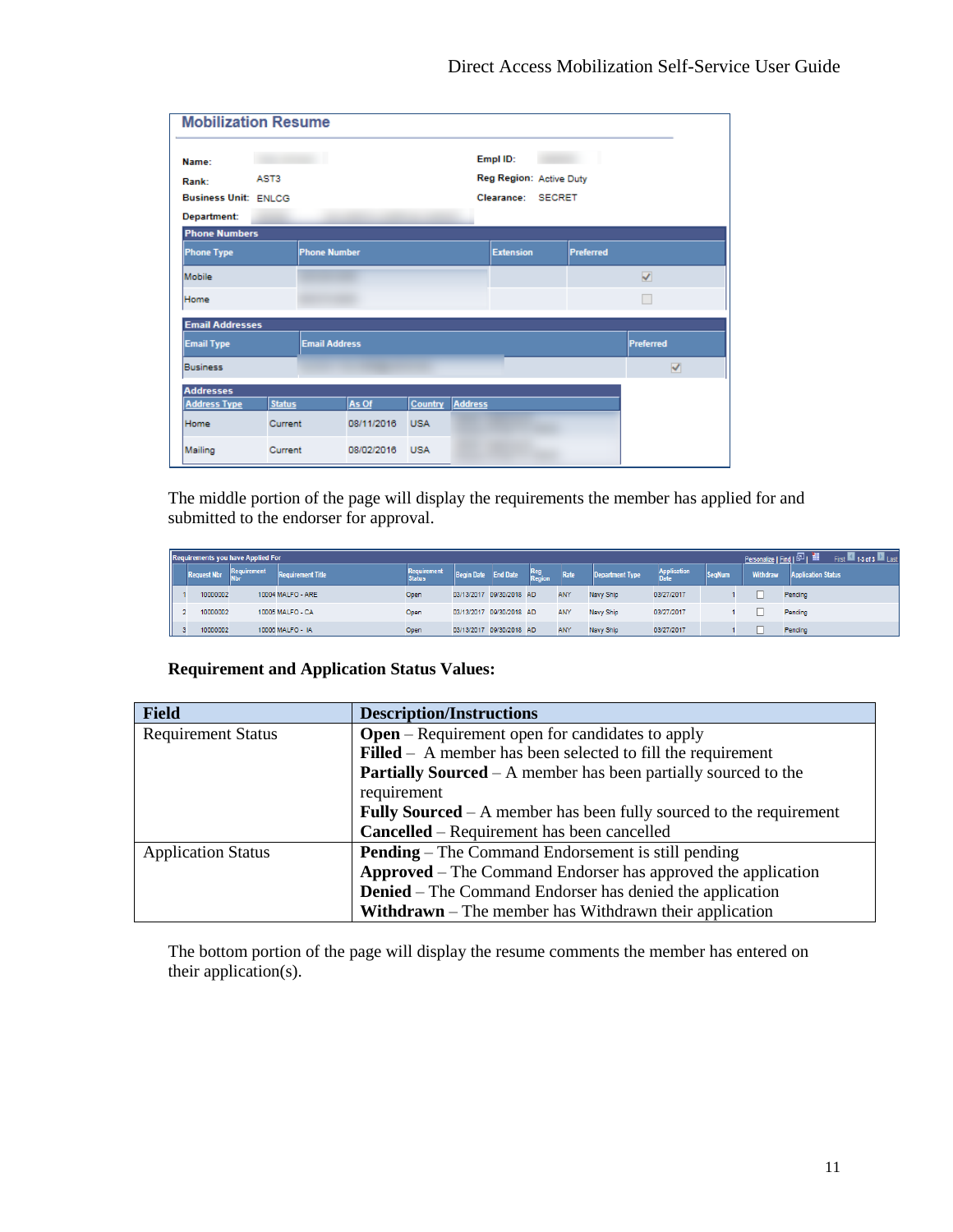| <b>Member Resume</b> |                                         | <b>Find</b>                                                                                                             | First 1 of 1 2 Last |  |
|----------------------|-----------------------------------------|-------------------------------------------------------------------------------------------------------------------------|---------------------|--|
|                      | <b>SegNum Application Date Comments</b> |                                                                                                                         |                     |  |
|                      | 03/27/2017                              | This is my resume. With all the wonderful things I have done.<br><b>Boarding Officer</b><br><b>Boarding Team Member</b> |                     |  |
|                      |                                         | <b>Admin Duty</b><br>Worked at a SPO<br>Coast Guard Person of the Year                                                  |                     |  |

The Requirement you have applied for grid will display an **Application Date** and **SeqNum** for each application submitted. The Application Date will reflect the date that the application was submitted. The SeqNum will display the order number  $(1, 2, 3, 4...)$  of the application submission for a specific day. The example below shows that the member submitted two applications in one day. SeqNum 1 application includes three openings that the member applied for. SeqNum 2 application includes two openings that the member applied for.

| Personalize   Find   (A)   ill First   1-5 of 5   Last<br><b>Requirements you have Applied For</b>                                                                                                                                                                                                                                                                                                                                                                                                                                                                           |                    |             |                          |                       |                          |                 |               |            |                        |                            |               |          |                           |
|------------------------------------------------------------------------------------------------------------------------------------------------------------------------------------------------------------------------------------------------------------------------------------------------------------------------------------------------------------------------------------------------------------------------------------------------------------------------------------------------------------------------------------------------------------------------------|--------------------|-------------|--------------------------|-----------------------|--------------------------|-----------------|---------------|------------|------------------------|----------------------------|---------------|----------|---------------------------|
|                                                                                                                                                                                                                                                                                                                                                                                                                                                                                                                                                                              | <b>Request Nbr</b> | Requirement | <b>Requirement Title</b> | Requirement<br>Status | <b>Begin Date</b>        | <b>End Date</b> | Reg<br>Region | Rate       | <b>Department Type</b> | <b>Application</b><br>Date | <b>SeqNum</b> | Withdraw | <b>Application Status</b> |
|                                                                                                                                                                                                                                                                                                                                                                                                                                                                                                                                                                              | 10000002           |             | 10017 MALFO - CRI        | Open                  | 03/13/2017 09/30/2018 AD |                 |               | <b>ANY</b> | Navy Ship              | 03/27/2017                 |               | L        | Pending                   |
| $\overline{2}$                                                                                                                                                                                                                                                                                                                                                                                                                                                                                                                                                               | 10000002           |             | 10016 MALFO - ROU        | Open                  | 03/13/2017 11/30/2018 AD |                 |               | <b>ANY</b> | Navy Ship              | 03/27/2017                 |               | $\Box$   | Pending                   |
| з                                                                                                                                                                                                                                                                                                                                                                                                                                                                                                                                                                            | 10000002           |             | 10004 MALFO - ARE        | Open                  | 03/13/2017 09/30/2018 AD |                 |               | <b>ANY</b> | Navy Simp              | 03/27/2017                 |               | с        | Pending                   |
| $\overline{4}$                                                                                                                                                                                                                                                                                                                                                                                                                                                                                                                                                               | 10000002           |             | 10005 MALFO - CA         | Open                  | 03/13/2017 09/30/2018 AD |                 |               | <b>ANY</b> | Navy Ship              | 03/27/2017                 |               | с        | Pending                   |
| 5                                                                                                                                                                                                                                                                                                                                                                                                                                                                                                                                                                            | 10000002           |             | 10006 MALFO - IA         | Open                  | 03/13/2017 09/30/2018 AD |                 |               | <b>AMY</b> | Navy Ship              | 03/27/2017                 |               | $\Box$   | Pending                   |
| Find First 1-2 of 2 Law<br><b>Member Resume</b><br><b>SeqNum Application Date Comments</b><br>This is my resume.<br>03/27/2017<br>$\overline{2}$<br><b>Admin Duty</b><br>Worked at a SPO<br>Coast Guard Person of the Year<br>Coast Guard Reserve Person of the Year<br>Independent Duty Yeoman on a WMEC 270"<br><b>SeqNum Application Date Comments</b><br>This is my resume. With all the wonderful things I have done.<br>03/27/2017<br><b>Boarding Officer</b><br><b>Boarding Team Member</b><br><b>Admin Duty</b><br>Worked at a SPO<br>Coast Guard Person of the Year |                    |             |                          |                       |                          |                 |               |            |                        |                            |               |          |                           |

### <span id="page-11-0"></span>**4 WITHDRAW A SUBMITTED APPLICATION**

This section of the user guide contains procedures for withdrawing a submitted application. **Only applications in a Pending or Approved status can be withdrawn**.

- 1. Follow the steps in section ["3 Access a Resume Endorsement Request"](#page-8-0) to access a submitted resume endorsement request.
- 2. Select the Withdraw checkbox on the rows you want to withdraw.

| Requirements you have Applied For |                    |                    |                          |                                     |                   |                          |                 |            |                        |                    |        | First $\blacksquare$ 1-5 of 5 $\blacksquare$ Last |                           |
|-----------------------------------|--------------------|--------------------|--------------------------|-------------------------------------|-------------------|--------------------------|-----------------|------------|------------------------|--------------------|--------|---------------------------------------------------|---------------------------|
|                                   | <b>Request Nbr</b> | <b>Requirement</b> | <b>Requirement Title</b> | <b>Requirement</b><br><b>Status</b> | <b>Begin Date</b> | <b>End Date</b>          | $Req$<br>Region | Rate       | <b>Department Type</b> | <b>Application</b> | SegNum | Withdraw                                          | <b>Application Status</b> |
|                                   | 10000002           |                    | 10017 MALFO - CRI        | Open                                |                   | 03/13/2017 09/30/2018 AD |                 | ANY        | Navy Ship              | 03/27/2017         |        | ▿                                                 | Pendina                   |
|                                   | 10000002           |                    | 10016 MALFO - ROU        | Open                                |                   | 03/13/2017 11/30/2018 AD |                 | <b>ANY</b> | Navy Ship              | 03/27/2017         |        |                                                   | Pendina                   |
|                                   | 10000002           |                    | 10004 MALFO - ARE        | Open                                |                   | 03/13/2017 09/30/2018 AD |                 | ANY        | Navy Ship              | 03/27/2017         |        | $\overline{\mathbf{v}}$                           | Pending                   |
|                                   | 10000002           |                    | 10005 MALFO - CA         | Open                                |                   | 03/13/2017 09/30/2018 AD |                 | ANY        | Navy Ship              | 03/27/2017         |        |                                                   | Pendina                   |
|                                   | 10000002           |                    | 10006 MALFO - IA         | Open                                |                   | 03/13/2017 09/30/2018 AD |                 | ANY        | Navy Ship              | 03/27/2017         |        |                                                   | Pending                   |

3. Click the Save button at the bottom the page.